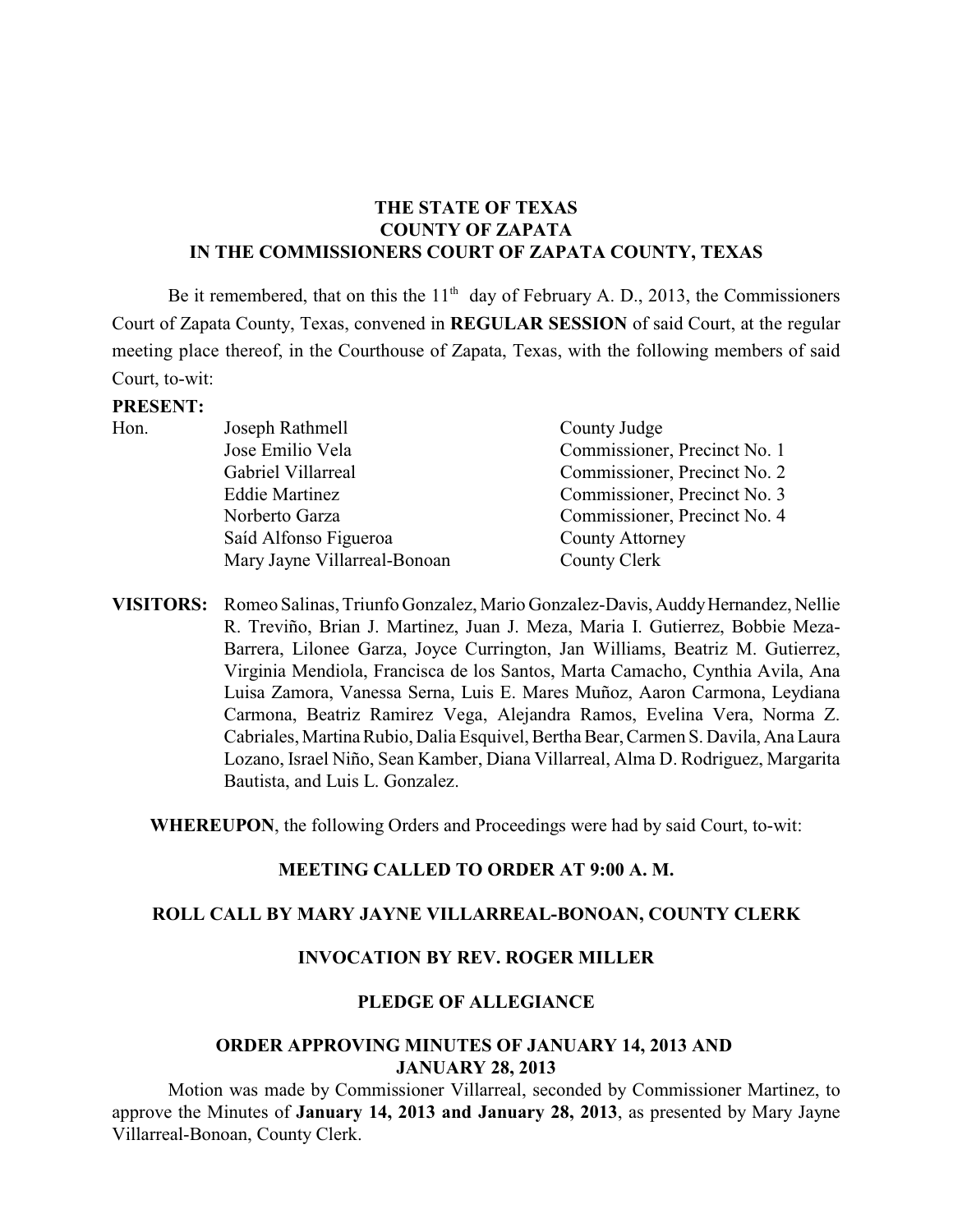The above motion, being put to a vote, was approved by the affirmative vote of all members of the Court.

## **COMMUNICATIONS**

Beatriz M. Gutierrez, LCC-ESL, Invited Commissioners Court to attend the first Pre-Valentine Brunch which will be held February 12, 2013 at the ESL building at 10:00 a.m.

# **MONTHLY REPORT BY ZAPATA COUNTY TAX ASSESSOR/COLLECTOR**

Luis Lauro Gonzalez, Zapata County Tax Assessor/Collector, presented the Court with his report for January 2013. A total of \$11,646.73 was collected for Motel/Hotel Tax and County collections are at 86% with a total of \$1,657,809.64 collected.

### **ORDER APPROVING INVOICES**

Motion was made by Commissioner Villarreal, seconded by Commissioner Garza, to approve invoices as presented by Triunfo Gonzalez, County Auditor

The above motion, being put to a vote, was approved by the affirmative vote of all members of the Court.

# **ORDER APPROVING CHECKS ISSUED**

Motion was made by Commissioner Martinez, seconded by Commissioner Villarreal, to approve checks issued as requested by Hon. Romeo Salinas, County Treasurer.

The above motion, being put to a vote, was approved by the affirmative vote of all members of the Court.

### **COMMUNICATIONS**

Before presenting his treasurer's report, Romeo Salinas addressed the Court regarding HB958. If passed, said bill proposes to reduce the interest crediting rate on all TCDRS funds from 7% to 5%. A Resolution opposing said bill will be presented in the next Commissioners Court meeting.

### **ORDER APPROVING TREASURER'S REPORT**

Motion was made by Commissioner Vela, seconded byCommissioner Villarreal, to approve Treasurer's Report as presented by Hon. Romeo Salinas, County Treasurer.

The above motion, being put to a vote, was approved by the affirmative vote of all members of the Court.

# **MONTHLY REPORT OF ZAPATA FAMILY MEDICAL CLINIC**

Mr. Sean Kamber of Laredo Medical Center presented Commissioners Court with the monthly report for January 2013. The clinic saw a decline in patient visits which could be attributed the new year being that patients may have to meet new deductibles and other expenses. The State Radiology inspection was conducted with minor changes needed. Lab results for blood are now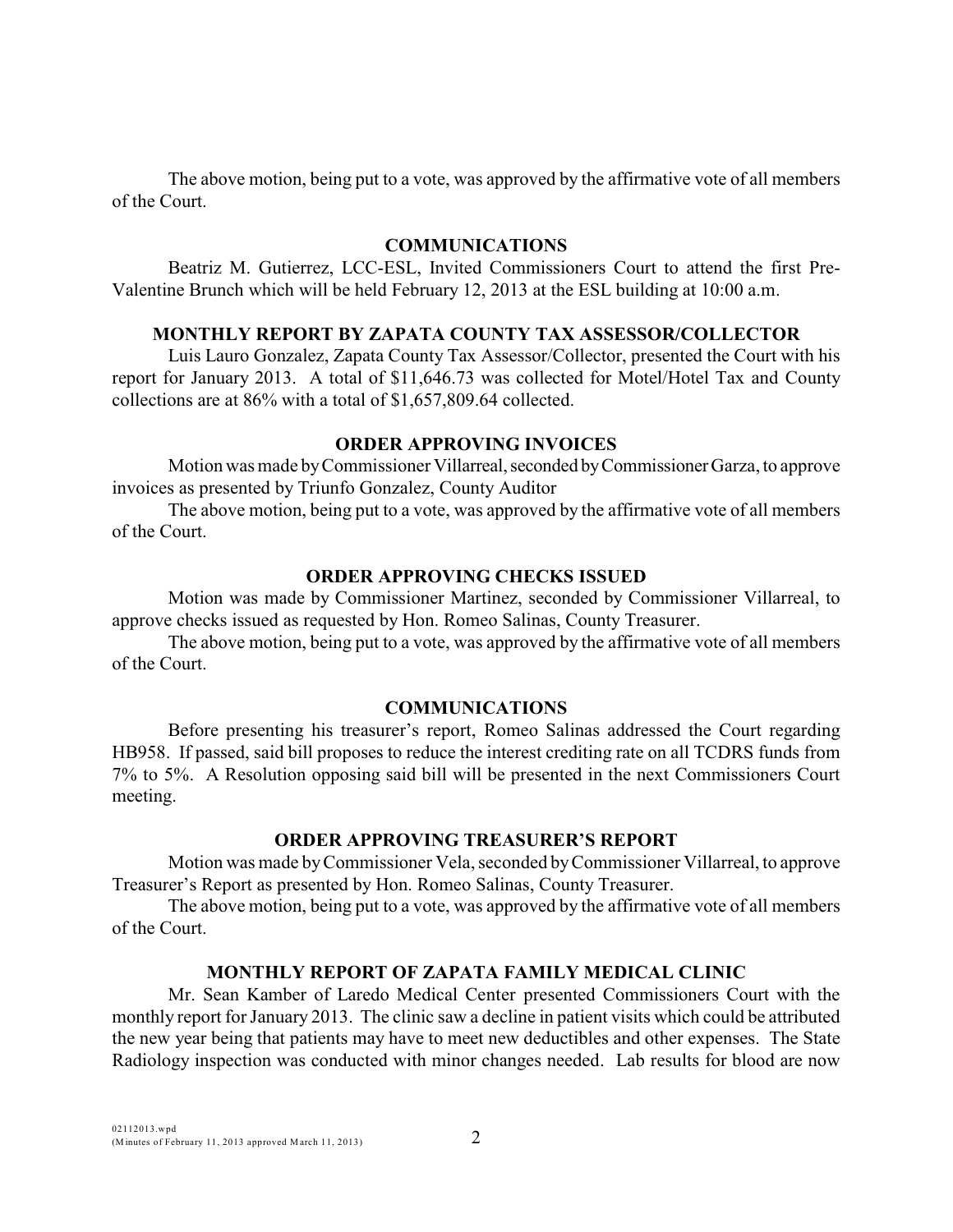available in a short period of time. Other devices will be implemented in a couple of weeks which will determine if a patient is having a heart attack.

### **UPDATE ON 2013 LITTLE LEAGUE SEASON**

Mr. Ramiro Hernandez presented the Court with an update on the 2013 Little League season. They currently have a total of \$6,047.47 in the bank. His update included a calendar with upcoming schedules and events. (Report attached for the record.)

### **REPORT ON DELINQUENT TAX COLLECTIONS FOR FISCAL YEAR ENDING 2012**

Gus Martinez, Linebarger, Goggan, Blair and Sampson, LLP, presented Commissioners Court with the Report on Delinquent Tax Collections for Fiscal Year 2012. (Report attached for the record.)

### **REPORT ON ZAPATA COUNTY MUSEUM OF HISTORY**

Dr. Hildegardo Flores, Zapata County Museum of History, presented Commissioners Court with the Semiannual Progress Report. The museum has received approximately 1500 visitors since it's grand opening in July 2011. The museum was awarded a \$25,000 grant from the Guadalupe and Lilia Martinez Foundation which will be applied to its operation budget for 2013-2014 fiscal year. The museum is working to get more local residents to participate and provide information and artifacts to enhance its current exhibits. Leaders of the hang gliders group visited the museum and have committed to set up one of their gliders on exhibit in July 2013. Improvements and enhancements continue to be made to the numerous exhibits with additional artifacts and embellishments to the accompanying story. Dr. Flores also showed the Court a power point presentation on some of the improvements and additions that have been made to the museum. (Report attached for the record.).

### **ORDER APPROVING USE OF OSWALDO H. AND JUANITA G. RAMIREZ EXHIBIT HALL**

Motion was made by Commissioner Martinez, seconded by Commissioner Garza, to approve the use of the Oswaldo H. and Juanita G. Ramirez Exhibit Hall on March 30, 2013 as requested by Karran Westerman, Zapata County Convention and Visitor's Bureau.

The above motion, being put to a vote, was approved by the affirmative vote of all members of the Court.

# **ORDER APPROVING RENEWAL OF DELINQUENT TAX CONTRACT BETWEEN ZAPATA COUNTY AND LINEBARGER, GOGGAN, BLAIR & SAMPSON, LLP**

Motion was made byCommissioner Vela, seconded by Commissioner Martinez, to approve the renewal of the delinquent tax contract between Zapata County and Linebarger, Goggan, Blair & Sampson, LLP, as is, for a three year term, as requested by Hon. Joe Rathmell, County Judge.

The above motion, being put to a vote, was approved by the affirmative vote of Commissioner Vela, Martinez, and Villarreal. Commissioner Garza abstained. Motion Carried.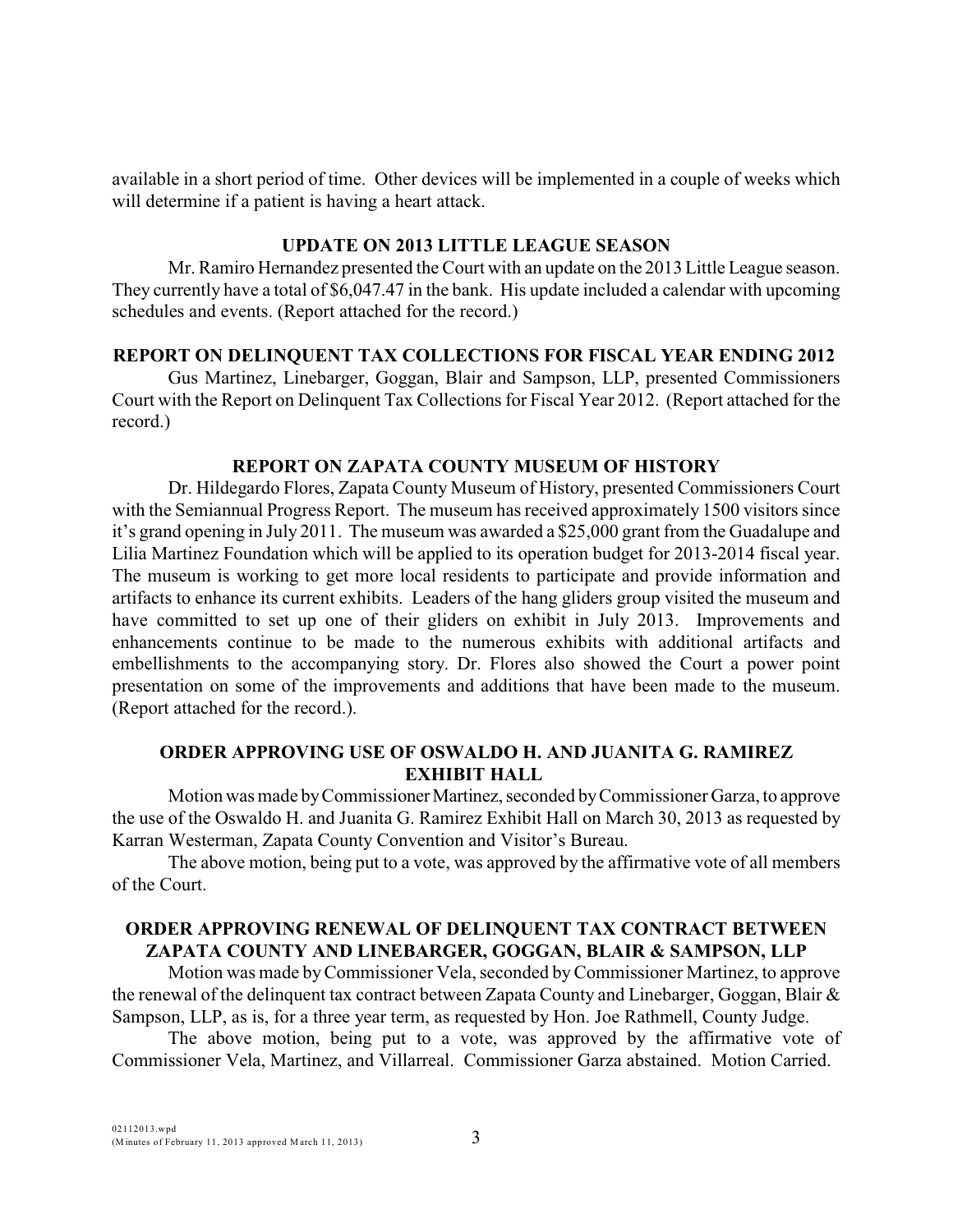# **ORDER APPROVING RENEWAL OF JUSTICE COURT FINES AND FEES CONTRACT BETWEEN ZAPATA COUNTY AND LINEBARGER, GOGGAN, BLAIR & SAMPSON, LLP**

Motion as made by Commissioner Martinez, seconded by Commissioner Vela, to approve renewal of the Justice Court Fines and Fees Contract between Zapata County and Linebarger, Goggan, Blair & Sampson, LLP, pending review by County Attorney, as requested by Hon. Joe Rathmell, County Judge.

The above motion, being put to a vote, was approved by the affirmative vote of all members of the Court.

# **ORDER AUTHORIZING SUBMISSION OF APPLICATION TO TEXAS DEPARTMENT OF TRANSPORTATION FOR INSTALLATION OF HIGHWAY MARKER TO IDENTIFY U.S. HWY 83 AS "TEXAS VIETNAM VETERAN MEMORIAL HIGHWAY"**

Motion was made by Commissioner Martinez, seconded by Commissioner Garza, to authorize the submission of an application to the Texas Department of Transportation for the installation of a highway marker to identify U.S. Hwy. 83 as "Texas Vietnam Veteran Memorial Highway" in compliance with Chapter 225, Subchapter A, Sec. 225.003 as requested by Hon. Jose E. Vela, Commissioner Pct. 1.

The above motion, being put to a vote, was approved by the affirmative vote of all members of the Court.

## **ORDER TO APPROVE USE OF ZAPATA COUNTY LITTLE LEAGUE FIELDS FOR FUND-RAISER TO BENEFIT LOCAL CANCER PATIENT**

Motion was made by Commissioner Vela, seconded by Commissioner Garza, to approve the use of the Zapata County Little League fields for a fund-raiser to benefit a local cancer patient as requested by Ramiro Hernandez, Zapata County Little League.

The above motion, being put to a vote, was approved by the affirmative vote of all members of the Court.

#### **ORDER APPROVING AN EMPLOYEE TRANSFER FROM SLOT #3 TO SLOT #4**

Motion was made by Commissioner Vela, seconded by Commissioner Garza, to approve an employee transfer from slot #3 to slot #4 as requested by Ida Garcia, Zapata County Library Director.

The above motion, being put to a vote, was approved by the affirmative vote of all members of the Court.

#### **ORDER APPROVING EMPLOYEE TRANSFER FROM SLOT #5 TO SLOT #3**

Motion was made by Commissioner Martinez, seconded by Commissioner Garza, to approve an employee transfer from slot #5 to slot #3 as requested by Ida Garcia, Zapata County Library Director.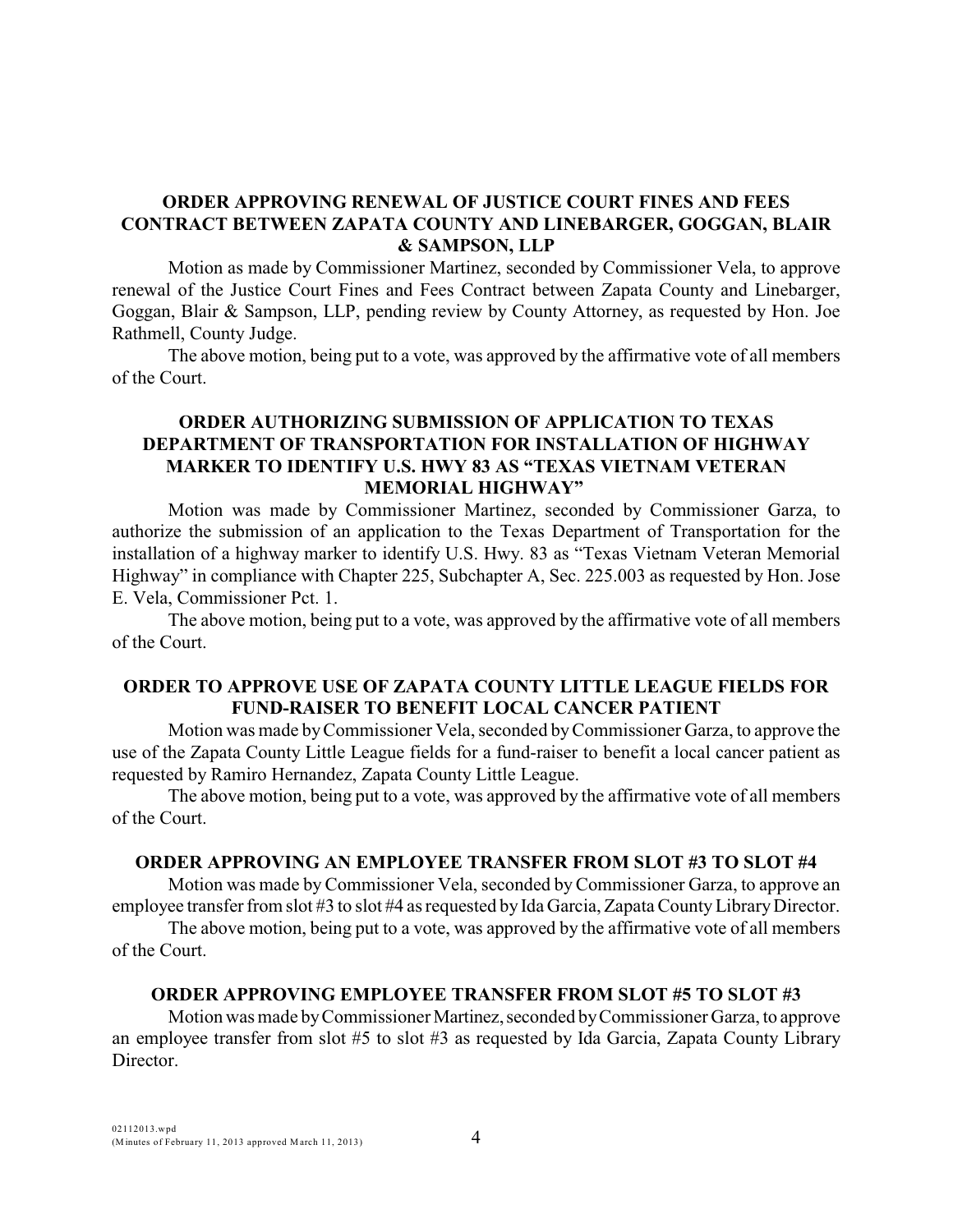The above motion, being put to a vote, was approved by the affirmative vote of all members of the Court.

# **ORDER APPROVING HIRING OF RODOLFO GUERRA, JR. AS WATER PLANT OPERATOR TRAINEE FOR ZAPATA COUNTY WATERWORKS**

Motion was made by Commissioner Garza, seconded by Commissioner Martinez, to approve hiring of Rodolfo Guerra, Jr., as a Water Plant Operator Trainee for Zapata County Waterworks, at a starting salary of \$10.50 per hour. Funding to be obtained from slot #5 from the General Order of Personnel as requested by Carlos Treviño, Jr., Zapata County Water Plant Director.

The above motion, being put to a vote, was approved by the affirmative vote of all members of the Court.

# **ORDER APPROVING PAYMENT OF INVOICE FROM BEXAR GRAPHICS IN AN AMOUNT OF \$949.00 FOR PURCHASE OF BINDERS**

Motion was made by Commissioner Martinez, seconded by Commissioner Garza, to approve payment of invoice from Bexar Graphics in the total amount of \$949.00. This amount includes 13 binders at \$68 each and a \$65.00 freight charge. Funding will be obtained from the Records Management/Preservation Fund for the purchase of Commissioners Court binders as requested by Hon. Mary Jayne Villarreal-Bonoan, County Clerk.

The above motion, being put to a vote, was approved by the affirmative vote of all members of the Court.

# **ORDER APPROVING AMENDMENT TO PREVIOUS COMMISSIONERS COURT ORDER TO REFLECT PURCHASE OF COUNTY COURT MINUTE BINDERS INSTEAD OF COMMISSIONERS COURT MINUTE BINDERS**

Motion was made by Commissioner Martinez, seconded by Commissioner Garza, to approve amendment to previous order approved by Commissioners Court on December 21, 2012 to reflect the purchase of County Court Minute binders instead of Commissioners Court Minute binders as requested by Hon. Mary Jayne Villarreal-Bonoan, County Clerk.

The above motion, being put to a vote, was approved by the affirmative vote of all members of the Court.

# **ORDER APPROVING PAYMENT OF INVOICE FROM BEXAR GRAPHICS IN AN AMOUNT OF \$922.15 FOR PURCHASE OF DOCKET SHEETS AND BINDERS**

Motion was made byCommissioner Vela, seconded by Commissioner Villarreal, to approve payment of invoice from Bexar Graphics in the total amount of \$922.15 for the purchase of criminal docket sheets, probate minute binders, guardianship binders and blue probate case binders/folders, to be paid from the Records Management/Preservation Fund as requested by Hon. Mary Jayne Villarreal-Bonoan, County Clerk.

The above motion, being put to a vote, was approved by the affirmative vote of all members of the Court.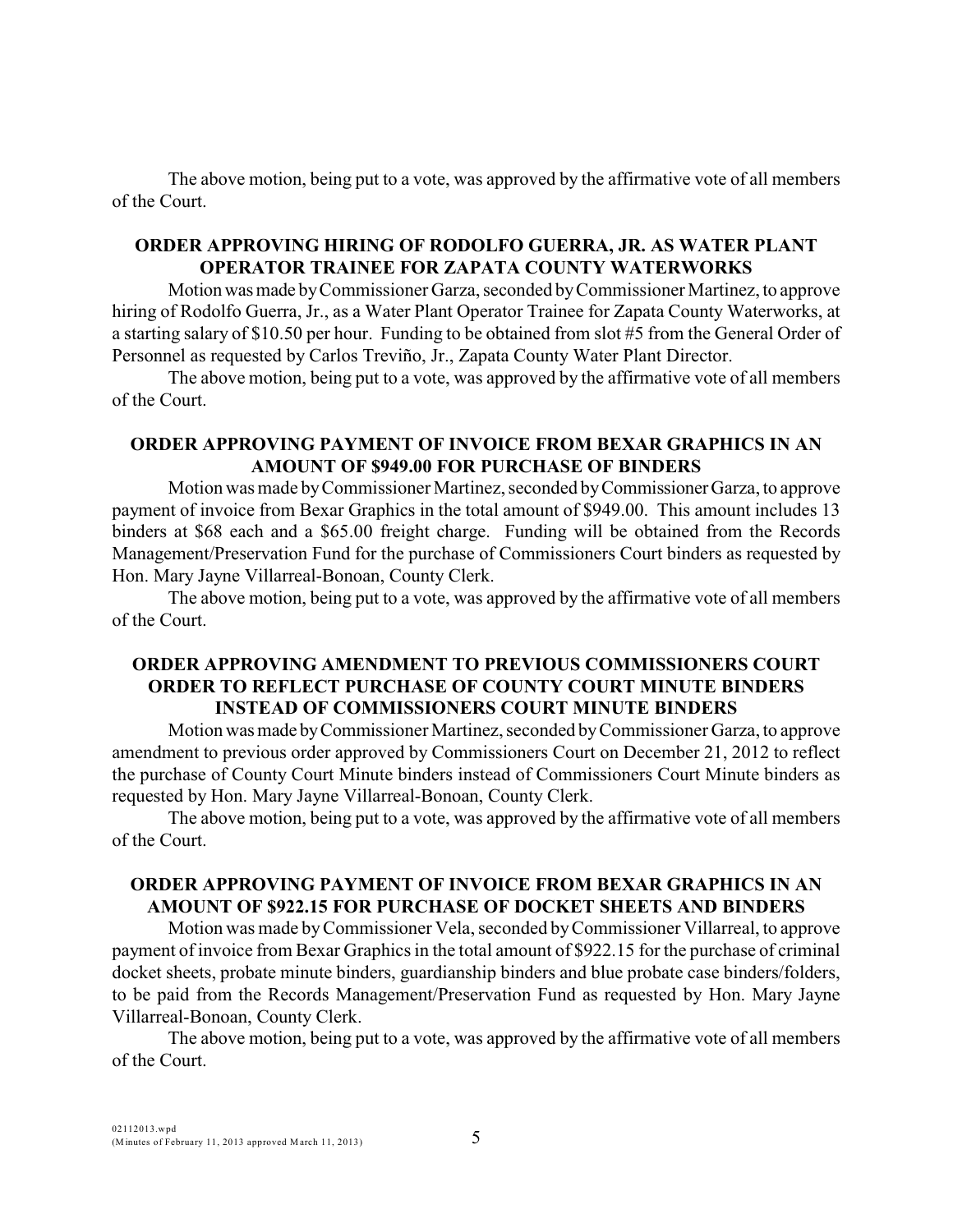# **ORDER APPROVING INSTALLATION OFSTREET LIGHTS**

Motion was made byCommissioner Vela, seconded by Commissioner Martinez, to approve the installation of he follwoing street lights:

a. 1307 Villa between  $13<sup>th</sup>$  and  $16<sup>th</sup>$  Street (existing pole)

b.  $1605 \frac{17^{\text{th}}}{\text{Street between Hwy 16 and Mier (existing pole)}}$ 

as requested by Hon. Norberto Garza, Commissioner Pct. 4.

The above motion, being put to a vote, was approved by the affirmative vote of all members of the Court.

# **ORDER APPROVING LINE ITEM TRANSFERS**

Motion was made by Commissioner Garza, seconded by Commissioner Vela, to approve the following line item transfers:

|     | From: Non-Department | 10-409-420 | Telephone-General        | \$2,000.00 |
|-----|----------------------|------------|--------------------------|------------|
| To: | Non-Department       |            | 10-409-394 Contingencies | \$2,000.00 |

as requested by Hon. Joe Rathmell, County Judge.

The above motion, being put to a vote, was approved by the affirmative vote of all members of the Court.

Motion was made by Commissioner Garza, seconded by Commissioner Vela, to approve the following line item transfers:

|                                                  | From: Tobacco Fund  |  | $67-800-352$ Tobacco Fund        | \$10,000.00 |  |  |  |  |
|--------------------------------------------------|---------------------|--|----------------------------------|-------------|--|--|--|--|
|                                                  | To: Fire Department |  | 10-543-457 Repairs & Maintenance | \$2,000.00  |  |  |  |  |
| as requested by Hon. Joe Rathmell, County Judge. |                     |  |                                  |             |  |  |  |  |

The above motion, being put to a vote, was approved by the affirmative vote of all members of the Court.

# **ORDER APPROVING RESOLUTION OF COMPREHENSIVE IMMIGRATION REFORM**

Motion was made byCommissioner Vela, seconded byCommissioner Villarreal, to approve a Resolution in support of Comprehensive Immigration Reform as requested by Hon. Norberto Garza, Commissioner, Pct. 4 and Hon. Eddie Martinez, Commissioner, Pct. 3.

The above motion, being put to a vote, was approved by the affirmative vote of all members of the Court.

*Mr. Figueroa addressed Commissioner Court and announced that his office will be providing immigration legal services free of charge for consultation. He further warned that some notaries are claiming to offer legal advice, which is an illegal practice.*

# **MOTION WAS MADE BY COMMISSIONER MARTINEZ, SECONDED BY COMMISSIONER GARZA, TO ENTER INTO EXECUTIVE SESSION**